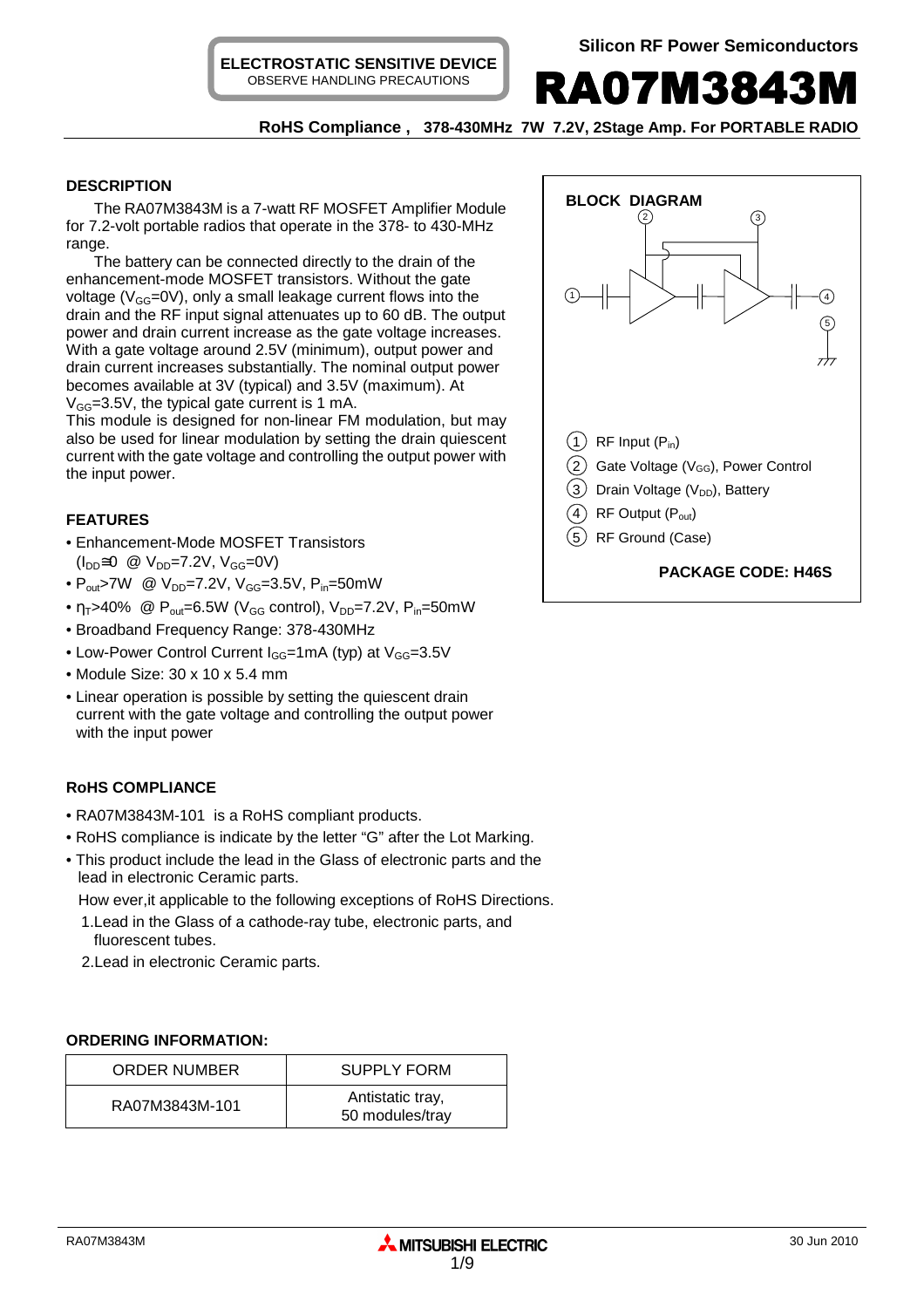ROHS COMPLIANCE **RA07M3843M** 

# **MAXIMUM RATINGS** (T<sub>case</sub>=+25°C, unless otherwise specified)

| <b>SYMBOL</b>                | <b>PARAMETER</b>                 | <b>CONDITIONS</b>                                                 | <b>RATING</b>   | UNIT |
|------------------------------|----------------------------------|-------------------------------------------------------------------|-----------------|------|
| V <sub>DD</sub>              | Drain Voltage                    | $V_{GG} = 0V$ , $P_{in} = 0$ mW                                   | 12              | V    |
| V <sub>DD</sub>              | Drain Voltage                    | $Z_L = 50\Omega$ , V <sub>GG</sub> <3.5V                          | 9.2             | V    |
| $V_{GG}$                     | Gate Voltage                     |                                                                   | 4               | V    |
| $I_{DD}$                     | <b>Total Current</b>             |                                                                   | 3.5             | A    |
| $P_{in}$                     | Input Power                      |                                                                   | 70              | mW   |
| $P_{\text{out}}$             | <b>Output Power</b>              | f=378-430MHz, V <sub>GG</sub> <3.5V<br>$Z_{G} = Z_{I} = 50\Omega$ | 10              | W    |
| $T_{\text{case}(\text{OP})}$ | Operation Case Temperature Range |                                                                   | $-30$ to $+90$  | C    |
| ${\sf T}_{\sf stg}$          | Storage Temperature Range        |                                                                   | $-40$ to $+110$ | C    |

The above parameters are independently guaranteed.

# **ELECTRICAL CHARACTERISTICS** (T<sub>case</sub>=+25℃, Z G=Z<sub>L</sub>=50Ω, unless otherwise specified)

| <b>SYMBOL</b>          | PARAMETER               | <b>CONDITIONS</b>                                                                                              | <b>MIN</b>                | <b>TYP</b> | <b>MAX</b> | <b>UNIT</b> |
|------------------------|-------------------------|----------------------------------------------------------------------------------------------------------------|---------------------------|------------|------------|-------------|
| f                      | <b>Frequency Range</b>  |                                                                                                                | 378                       | -          | 430        | <b>MHz</b>  |
| $P_{\text{out}}$       | <b>Output Power</b>     | $V_{DD} = 7.2 V, V_{GG} = 3.5 V, P_{in} = 50 mW$                                                               | 7                         |            |            | W           |
| $n_{\text{T}}$         | <b>Total Efficiency</b> |                                                                                                                |                           |            |            | $\%$        |
| $2f_{o}$               | $2nd$ Harmonic          | $P_{\text{out}} = 6.5W$ (V <sub>GG</sub> control),<br>$V_{DD} = 7.2V$<br>$P_{in}=50$ mW                        |                           |            | $-25$      | dBc         |
| <b>Pin</b>             | Input VSWR              |                                                                                                                |                           |            | 4:1        |             |
| l <sub>GG</sub>        | <b>Gate Current</b>     |                                                                                                                |                           |            |            | mA          |
| <b>I</b> <sub>DD</sub> | Leakage Current         | $V_{DD} = 9.2V$ , $V_{GG} = 0V$ , $P_{in} = 0$ mW                                                              |                           |            | 100        | μA          |
|                        | Stability               | $V_{DD}$ =4.0-9.2V, P <sub>in</sub> =25-70mW, P <sub>out</sub> <8W (V <sub>GG</sub> control),<br>Load VSWR=4:1 | No parasitic oscillation  |            |            |             |
|                        | Load VSWR Tolerance     | $V_{DD}$ =9.2V, P <sub>in</sub> =50mW, P <sub>out</sub> =7.0W (V <sub>GG</sub> control),<br>Load VSWR=20:1     | No degradation or destroy |            |            |             |

All parameters, conditions, ratings, and limits are subject to change without notice.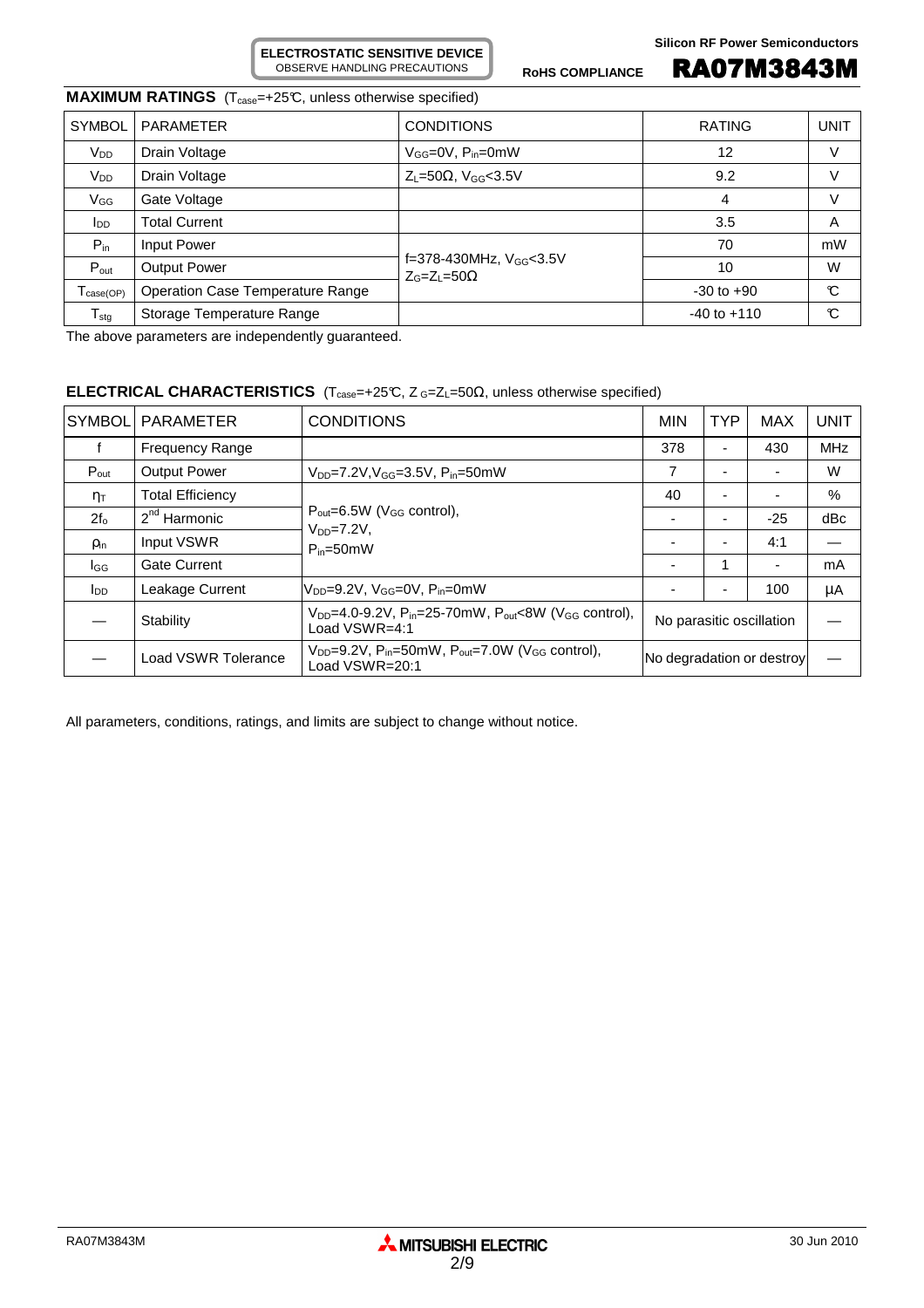ROHS COMPLIANCE **RA07M3843M** 

-30

-20

**TYPICAL PERFORMANCE** ( $T_{case}$ =+25°C,  $Z_{G}$ = $Z_{L}$ =50 $\Omega$ , unless otherwise specified)















 $-6.5W$ 

**VDD=7.2V Pin=50mW**







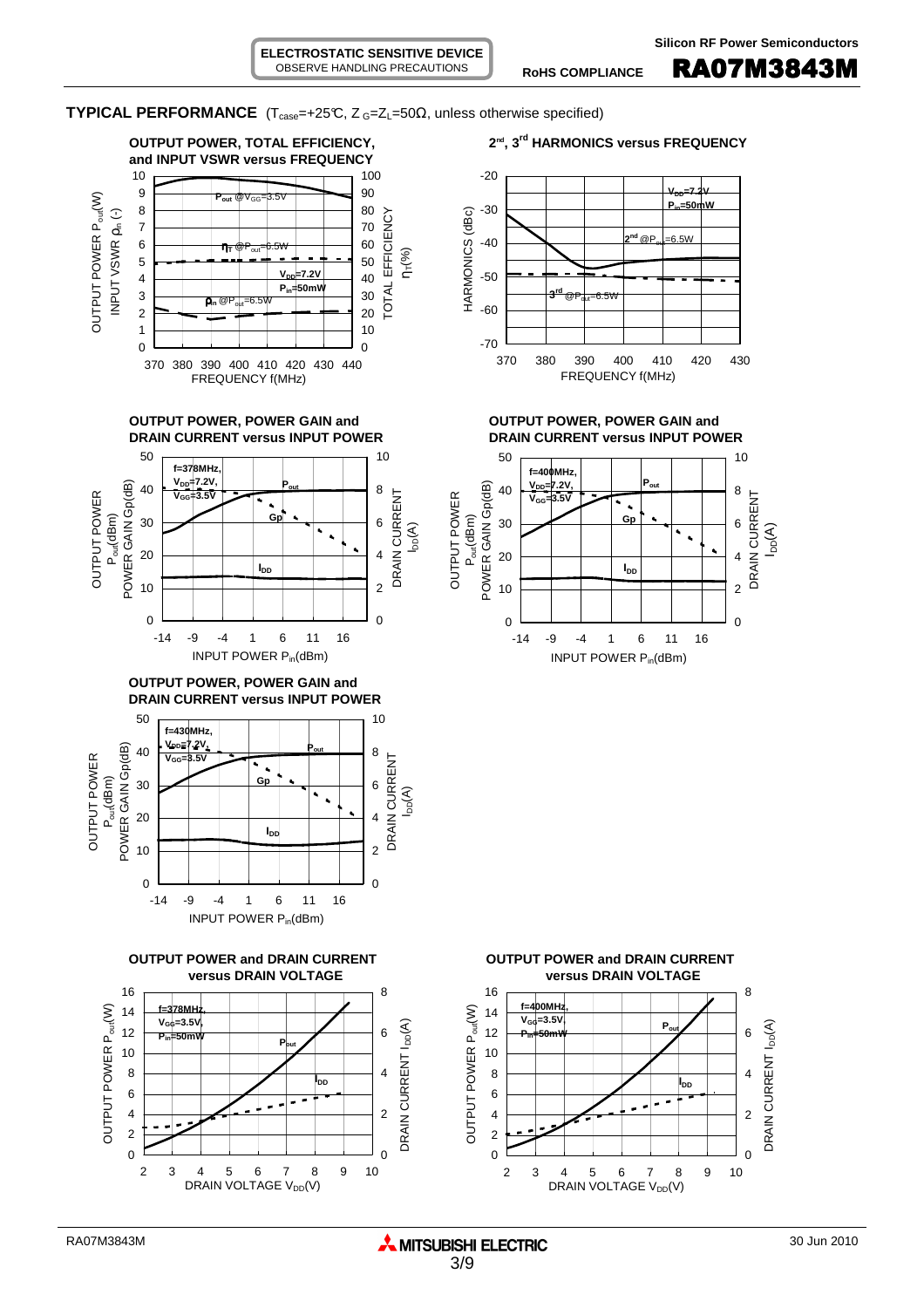**TYPICAL PERFORMANCE** ( $T_{case} = +25^\circ$ C,  $Z_{G} = Z_{L} = 50\Omega$ , unless otherwise specified)











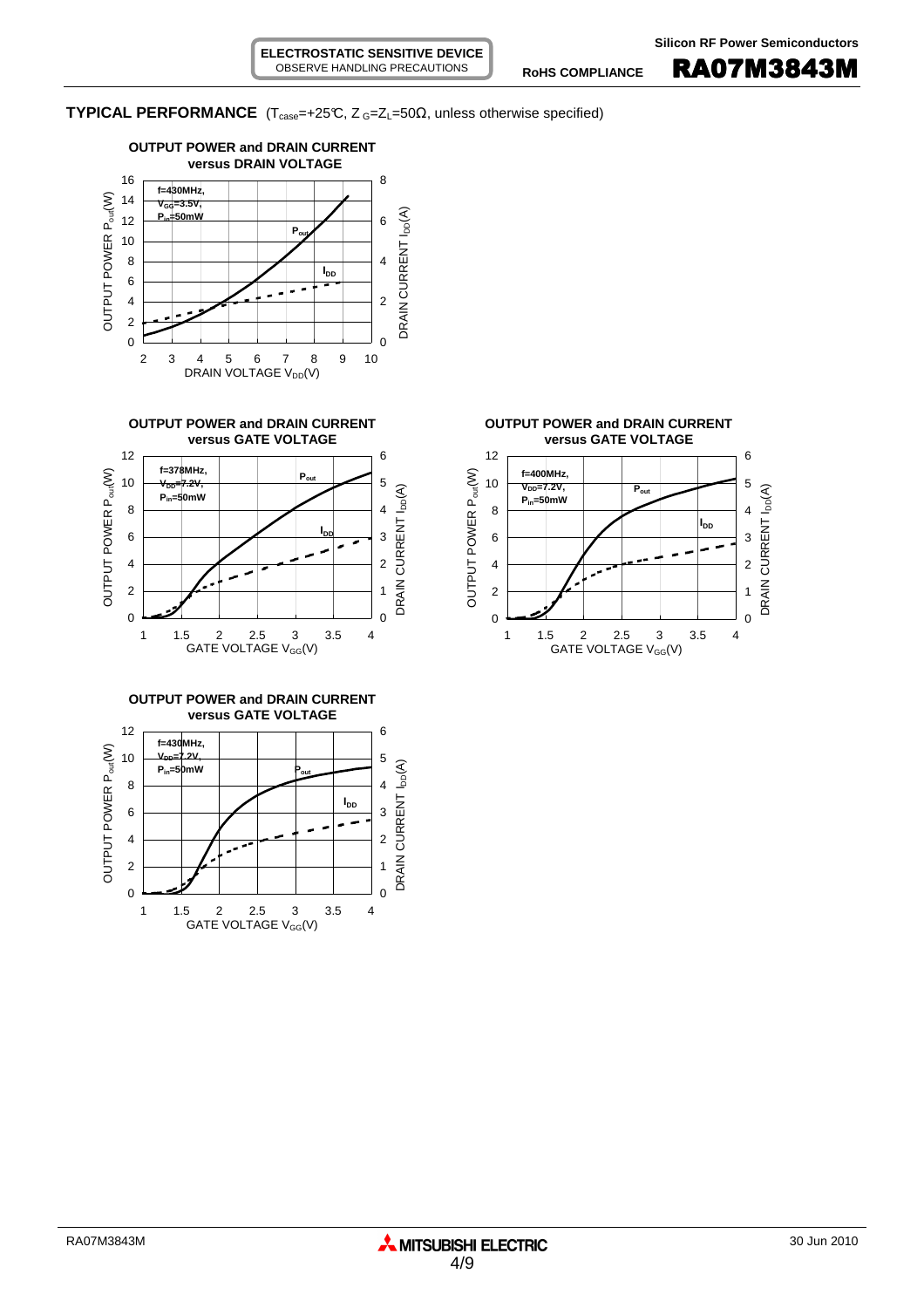# **OUTLINE DRAWING** (mm)







 $(2)$  Gate Voltage (V<sub>GG</sub>)

3 Drain Voltage (V<sub>DD</sub>)

4 RF Output (P<sub>out</sub>)

5 RF Ground (Case)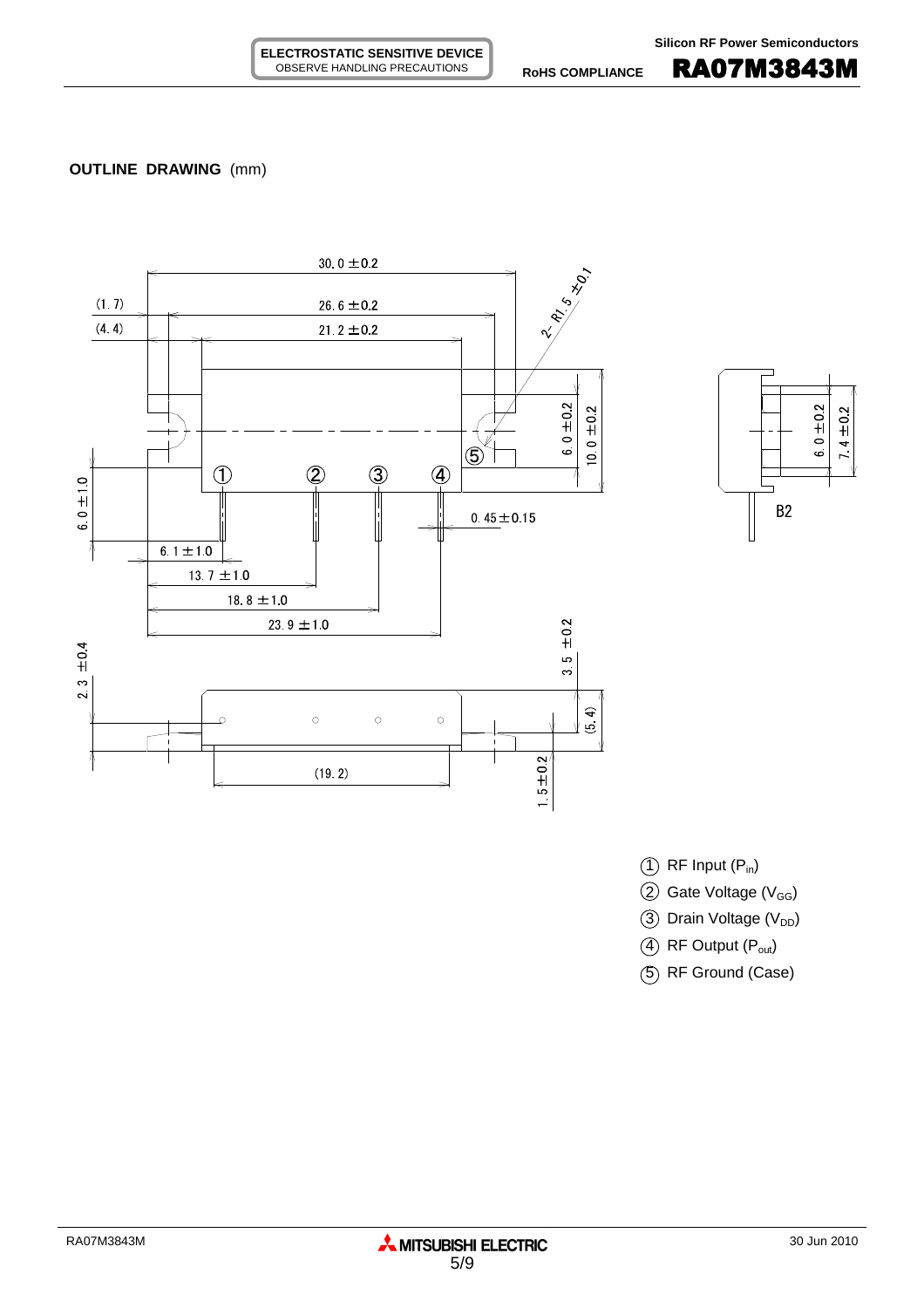

- $(1)$  RF Input  $(P_{in})$
- $(2)$  Gate Voltage (V<sub>GG</sub>)
- $(3)$  Drain Voltage (V<sub>DD</sub>)
- $(4)$  RF Output  $(P_{out})$
- 5 RF Ground (Case)

**EQUIVALENT CIRCUIT**

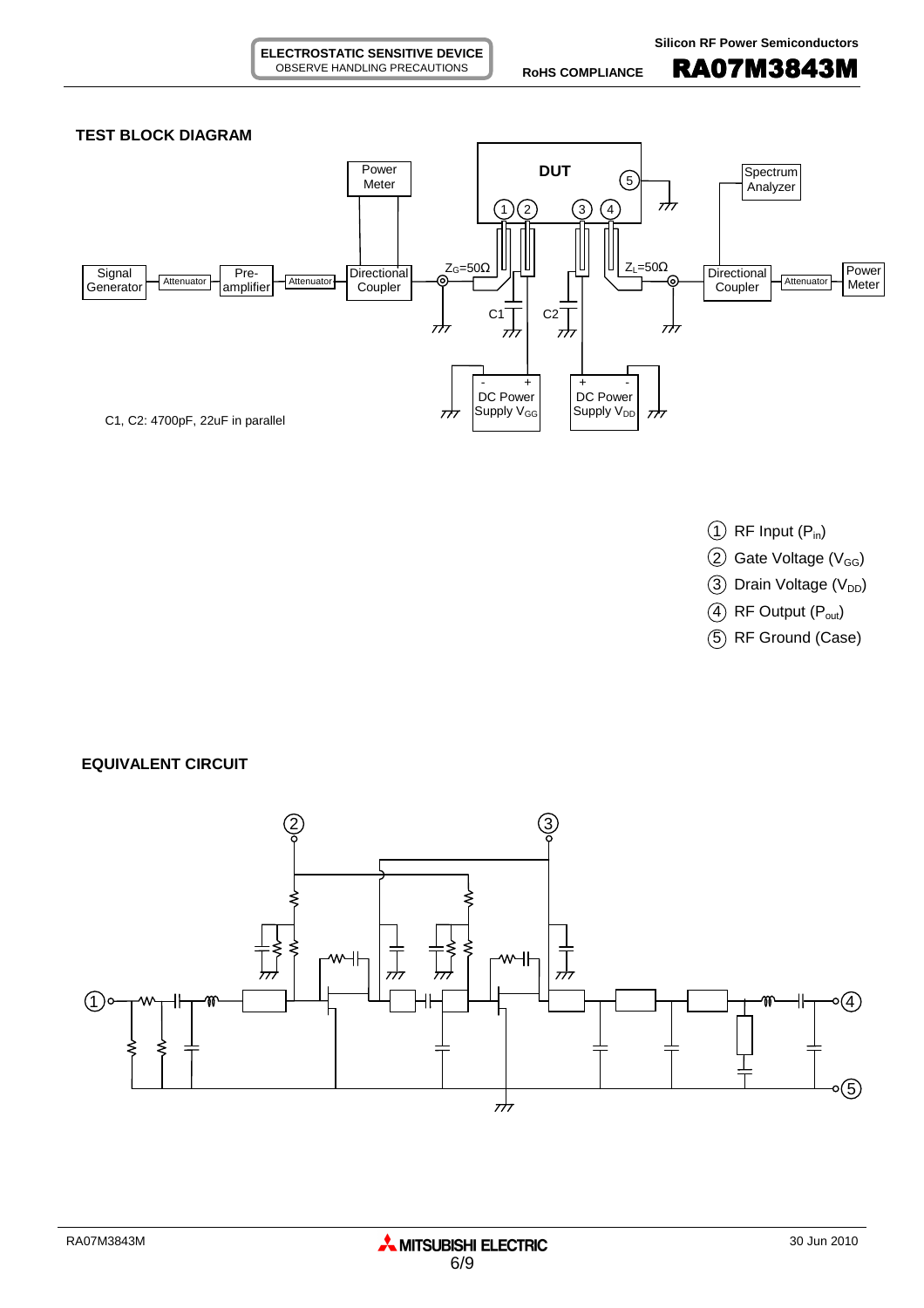## **RECOMMENDATIONS and APPLICATION INFORMATION:**

#### **Construction:**

This module consists of an alumina substrate soldered onto a copper flange. For mechanical protection, a plastic cap is attached with silicone. The MOSFET transistor chips are die bonded onto metal, wire bonded to the substrate, and coated with resin. Lines on the substrate (eventually inductors), chip capacitors, and resistors form the bias and matching circuits. Wire leads soldered onto the alumina substrate provide the DC and RF connection. Following conditions must be avoided:

a) Bending forces on the alumina substrate (for example, by driving screws or from fast thermal changes)

- b) Mechanical stress on the wire leads (for example, by first soldering then driving screws or by thermal expansion)
- c) Defluxing solvents reacting with the resin coating on the MOSFET chips (for example, Trichlorethylene)
- d) Frequent on/off switching that causes thermal expansion of the resin
- e) ESD, surge, overvoltage in combination with load VSWR, and oscillation

#### **ESD:**

This MOSFET module is sensitive to ESD voltages down to 1000V. Appropriate ESD precautions are required.

## **Mounting:**

Heat sink flatness must be less than 50  $\mu$ m (a heat sink that is not flat or particles between module and heat sink may cause the ceramic substrate in the module to crack by bending forces, either immediately when driving screws or later when thermal expansion forces are added).

A thermal compound between module and heat sink is recommended for low thermal contact resistance and to reduce the bending stress on the ceramic substrate caused by the temperature difference to the heat sink. The module must first be screwed to the heat sink, then the leads can be soldered to the printed circuit board. M2.6 screws are recommended with a tightening torque of 1.8 to 3.0 kgf-cm.

## **Soldering and Defluxing:**

This module is designed for manual soldering.

The lead (terminal) must be soldered after the module is screwed onto the heat sink.

The temperature of the lead (terminal) soldering should be lower than 350°C and shorter than 3 second.

Ethyl Alcohol is recommend for removing flux. Trichloroethylene solvents must not be used (they may cause bubbles in the coating of the transistor chips which can lift off the bond wires).

## **Thermal Design of the Heat Sink:**

At  $P_{out}$ =7W, V<sub>DD</sub>=7.2V and  $P_{in}$ =50mW each stage transistor operating conditions are:

| Stage     | "in<br>(W) | `out<br>(W) | $R_{th(ch-case)}$<br>(°C/W) | $@$ η <sub>Τ</sub> =40%<br><b>I</b> DD<br>'A` | V <sub>DD</sub><br>(V) |
|-----------|------------|-------------|-----------------------------|-----------------------------------------------|------------------------|
| ⊿ st      | 0.05       | 2.0         | 4.5                         | 0.55                                          | ~ ^                    |
| $\sim$ nd | ۷.J        | .0          | 4                           | .85                                           | . .                    |

The channel temperatures of each stage transistor  $T_{ch} = T_{case} + (V_{DD} \times I_{DD} - P_{out} + P_{in}) \times R_{th(ch-case)}$  are:

| $T_{\text{ch1}} = T_{\text{case}} + (7.2 \text{V} \times 0.55 \text{A} - 2.0 \text{W} + 0.05 \text{W}) \times 4.5 \text{°C/W}$ | $T_{\text{case}} + 9.0 \text{ C}$  |
|--------------------------------------------------------------------------------------------------------------------------------|------------------------------------|
| $T_{ch2} = T_{case} + (7.2V \times 1.85A - 7.0W + 2.0W) \times 2.4C/W$                                                         | $T_{\text{case}} + 20.0 \text{ C}$ |

For long-term reliability, it is best to keep the module case temperature ( $T_{case}$ ) below 90°C. For an ambient temperature  $T_{air}=60^{\circ}C$  and P <sub>out</sub>=7W, the required thermal resistance  $R_{th \ (case-air)} = (T_{case} - T_{air}) / ((P_{out}/\eta_T) - P_{out}$  $+ P_{in}$ ) of the heat sink, including the contact resistance, is:

 $R_{th (case-air)} = (90\text{°C} - 60\text{°C}) / (7W/40\% - 7W + 0.05W) = 2.84 \text{°C} /W$ 

When mounting the module with the thermal resistance of 2.84 °C/W, the channel temperature of each sta ge transistor is:

 $T_{\text{ch1}} = T_{\text{air}} + 39.0 \text{ °C}$  $T_{ch2} = T_{air} + 50.0$  °C

The 175°C maximum rating for the channel temperatur e ensures application under derated conditions.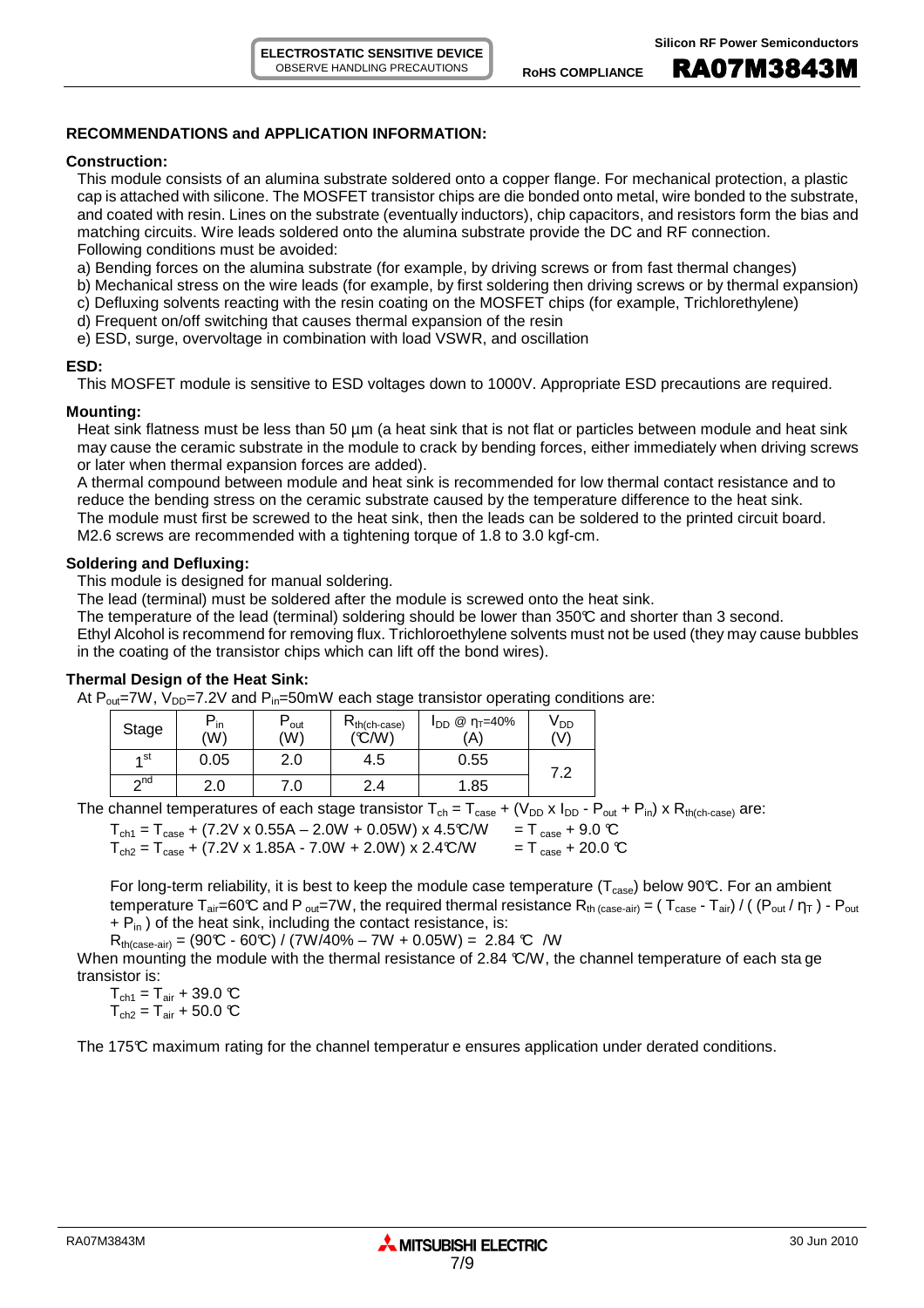ROHS COMPLIANCE **RA07M3843M** 

#### **Output Power Control:**

Depending on linearity, the following two methods are recommended to control the output power:

- a) Non-linear FM modulation:
	- By the gate voltage  $(V_{GG})$ .

When the gate voltage is close to zero, the RF input signal is attenuated up to 60 dB and only a small leakage current flows from the battery into the drain.

Around  $V_{GG}$ =2.5V, the output power and drain current increases substantially.

Around  $V_{GG}=3V$  (typical) to  $V_{GG}=3.5V$  (maximum), the nominal output power becomes available.

b) Linear AM modulation:

By RF input power  $P_{in}$ . The gate voltage is used to set the drain's quiescent current for the required linearity.

#### **Oscillation:**

To test RF characteristics, this module is put on a fixture with two bias decoupling capacitors each on gate and drain, a 4.700 pF chip capacitor, located close to the module, and a 22 µF (or more) electrolytic capacitor.

- When an amplifier circuit around this module shows oscillation, the following may be checked:
- a) Do the bias decoupling capacitors have a low inductance pass to the case of the module?
- b) Is the load impedance  $Z_1$ =50 $\Omega$ ?
- c) Is the source impedance  $Z<sub>G</sub>=50 $\Omega$ ?$

## **ATTENTION:**

1.High Temperature; This product might have a heat generation while operation,Please take notice that have a possibility to receive a burn to touch the operating product directly or touch the product until cold after switch off. At the near the product,do not place the combustible material that have possibilities to arise the fire.

2. Generation of High Frequency Power; This product generate a high frequency power. Please take notice that do not leakage the unnecessary electric wave and use this products without cause damage for human and property per normal operation.

3. Before use; Before use the product,Please design the equipment in consideration of the risk for human and electric wave obstacle for equipment.

## **PRECAUTION FOR THE USE OF MITSUBISHI SILICON RF POWER AMPLIFIER DEVICES:**

- 1.The specifications of mention are not guarantee values in this data sheet. Please confirm additional details regarding operation of these products from the formal specification sheet. For copies of the formal specification sheets, please contact one of our sales offices.
- 2.RA series products (RF power amplifier modules) are designed for consumer mobile communication terminals and were not specifically designed for use in other applications. In particular, while these products are highly reliable for their designed purpose, they are not manufactured under a quality assurance testing protocol that is sufficient to guarantee the level of reliability typically deemed necessary for critical communications elements. Examples of critical communications elements would include transmitters for base station applications and fixed station applications that operate with long term continuous transmission and a higher on-off frequency during transmitting, especially for systems that may have a high impact to society.
- 3.RA series products use MOSFET semiconductor technology. They are sensitive to ESD voltage therefore appropriate ESD precautions are required.
- 4.In order to maximize reliability of the equipment, it is better to keep the devices temperature low. It is recommended to utilize a sufficient sized heat-sink in conjunction with other cooling methods as needed (fan, etc.) to keep the case temperature for RA series products lower than 60deg/C under standard conditions, and less than 90deg/C under extreme conditions.
- 5.RA series products are designed to operate into a nominal load impedance of 50 ohms. Under the condition of operating into a severe high load VSWR approaching an open or short, an over load condition could occur. In the worst case there is risk for burn out of the transistors and burning of other parts including the substrate in the module.
- 6.The formal specification includes a guarantee against parasitic oscillation under a specified maximum load mismatch condition. The inspection for parasitic oscillation is performed on a sample basis on our manufacturing line. It is recommended that verification of no parasitic oscillation be performed at the completed equipment level also.
- 7.For specific precautions regarding assembly of these products into the equipment, please refer to the supplementary items in the specification sheet.
- 8.Warranty for the product is void if the products protective cap (lid) is removed or if the product is modified in any way from it's original form.
- 9.For additional "Safety first" in your circuit design and notes regarding the materials, please refer the last page of this data sheet.
- 10. Please refer to the additional precautions in the formal specification sheet.